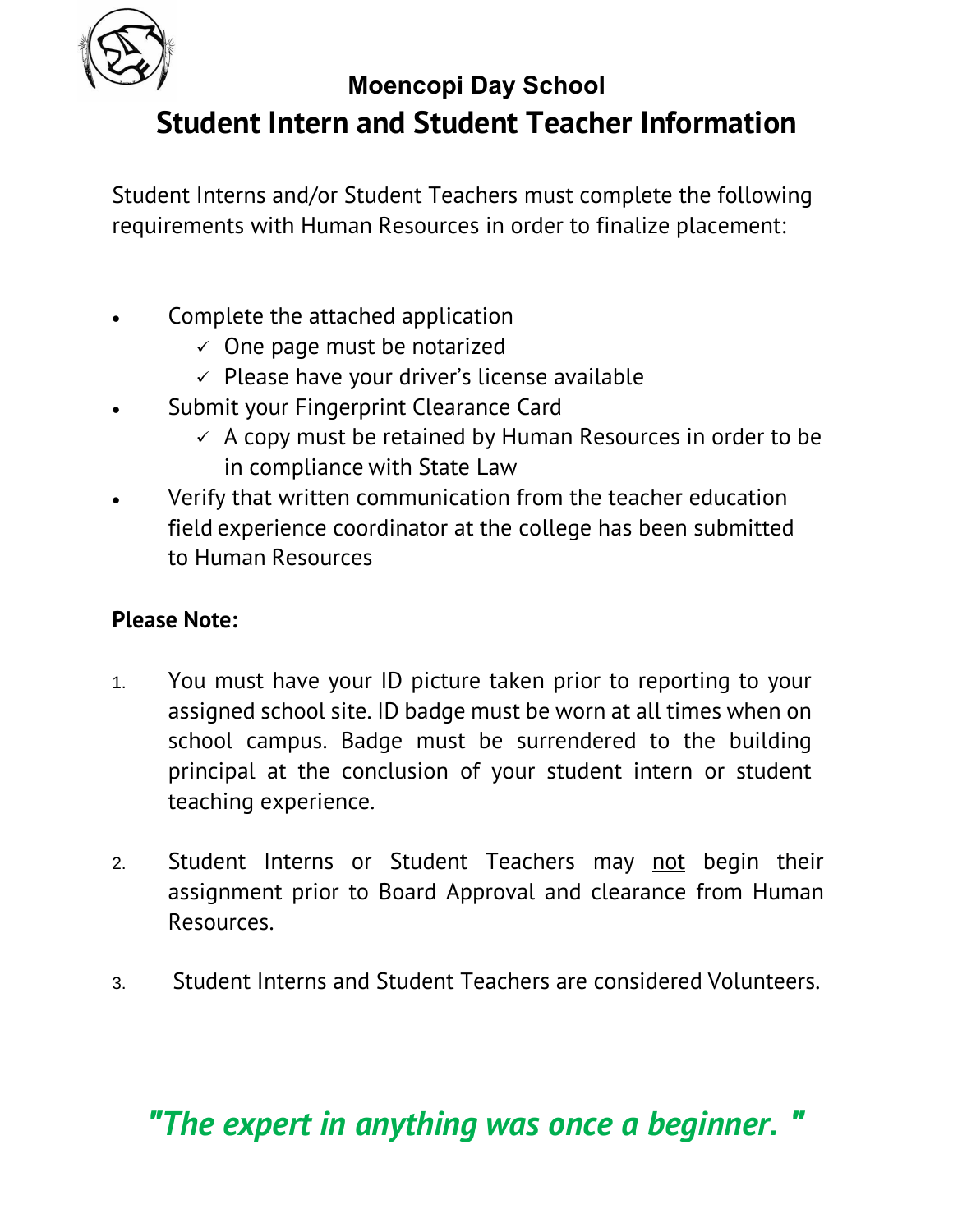

### **Moencopi Day School Student Intern and Student Teacher Information**

| Please complete this section of the application in order for us to have sufficient information on your<br>experiences and background. |                                                                                                                      |  |  |  |
|---------------------------------------------------------------------------------------------------------------------------------------|----------------------------------------------------------------------------------------------------------------------|--|--|--|
| 1. Current Employment                                                                                                                 |                                                                                                                      |  |  |  |
|                                                                                                                                       |                                                                                                                      |  |  |  |
| 2. Other Work or Volunteer Experience                                                                                                 | <u> 1989 - Johann Barbara, martin amerikan basal dan berasal dan berasal dalam basal dan berasal dan berasal dan</u> |  |  |  |
| ,我们也不会不会不会不会不会不会不会不会不会不会不会不会不会不会。""我们的是我们的,我们也不会不会不会不会不会不会不会不会。""我们的是我们的,我们也不会不会                                                      |                                                                                                                      |  |  |  |
| 4. What goals do you have for your Internship hours or your Student Teaching experience?                                              |                                                                                                                      |  |  |  |
|                                                                                                                                       |                                                                                                                      |  |  |  |
|                                                                                                                                       |                                                                                                                      |  |  |  |
|                                                                                                                                       |                                                                                                                      |  |  |  |
| <b>For Human Resources Use Only</b>                                                                                                   |                                                                                                                      |  |  |  |
| Date: Location: Date:                                                                                                                 |                                                                                                                      |  |  |  |
|                                                                                                                                       |                                                                                                                      |  |  |  |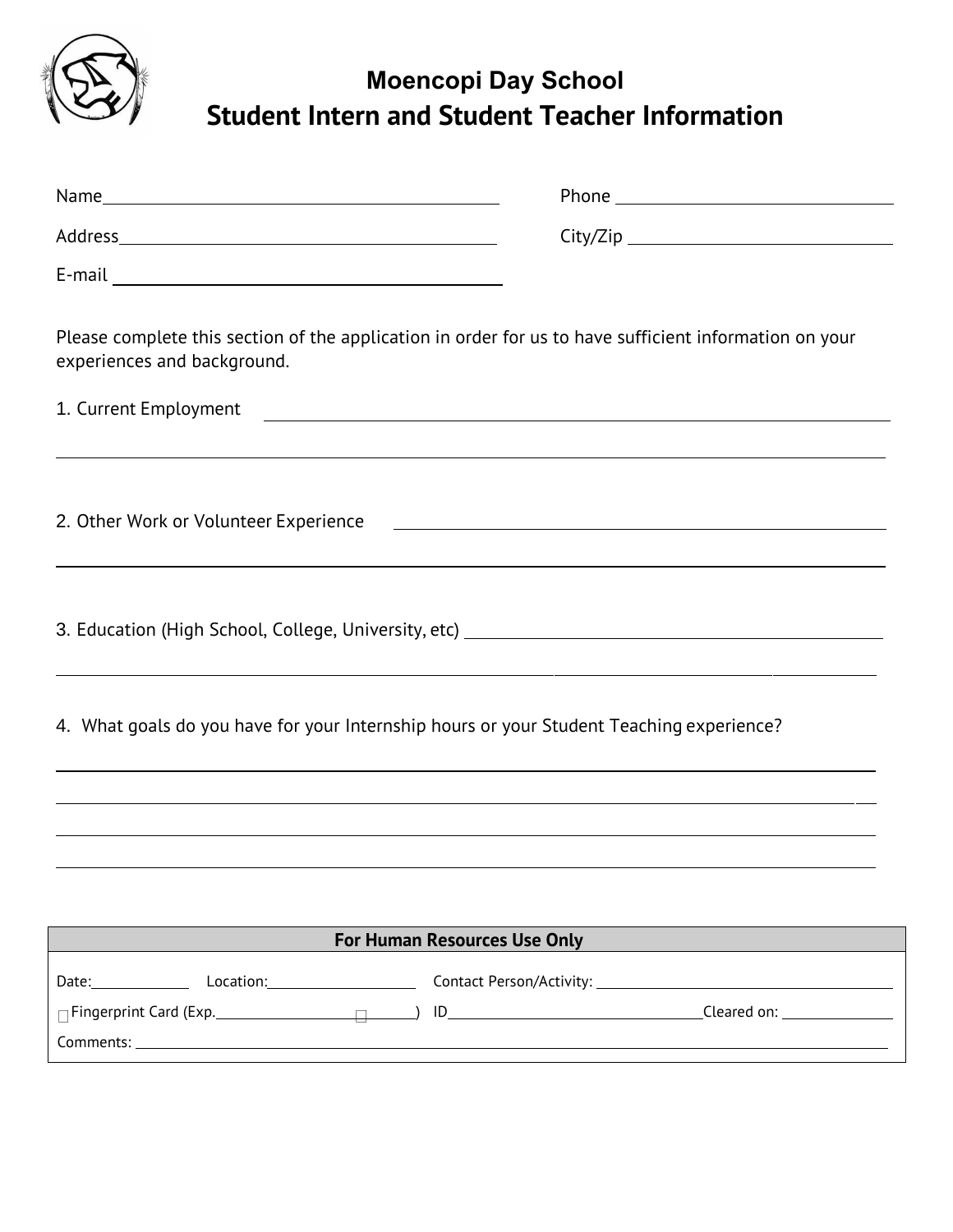

### **Moencopi Day School Student Intern Information**

STUDENT INTERN

Number of Observation Hours Date From Date To

In what content area will you be a Student Intern?

Please describe your experience working with students?

#### **CONTACT INFORMATION: MUST BE COMPLETED**

| College/University | Director of Education<br>Program or Field<br>Experience<br>Coordinator | Supervising Teacher at<br>College /University | <b>Phone Number</b><br>And Email Address | Graduation<br>Date |
|--------------------|------------------------------------------------------------------------|-----------------------------------------------|------------------------------------------|--------------------|
|                    |                                                                        |                                               | Phone:                                   |                    |
|                    |                                                                        |                                               | Email:                                   |                    |
|                    |                                                                        |                                               | Phone:                                   |                    |
|                    |                                                                        |                                               | Email:                                   |                    |

#### **EMERGENCY CONTACTS:**

| 1. Name: | Phone:                                     |
|----------|--------------------------------------------|
| 2. Name: | Phone: ___________________________________ |
| 3. Name: | Phone:                                     |

I certify that the above information is correct. I hereby authorize the Moencopi Day School to do a background investigation if it determines it is needed. I understand that this information will be treated as confidential material. Student Interns/Student Teachers will submit to fingerprinting as required by law.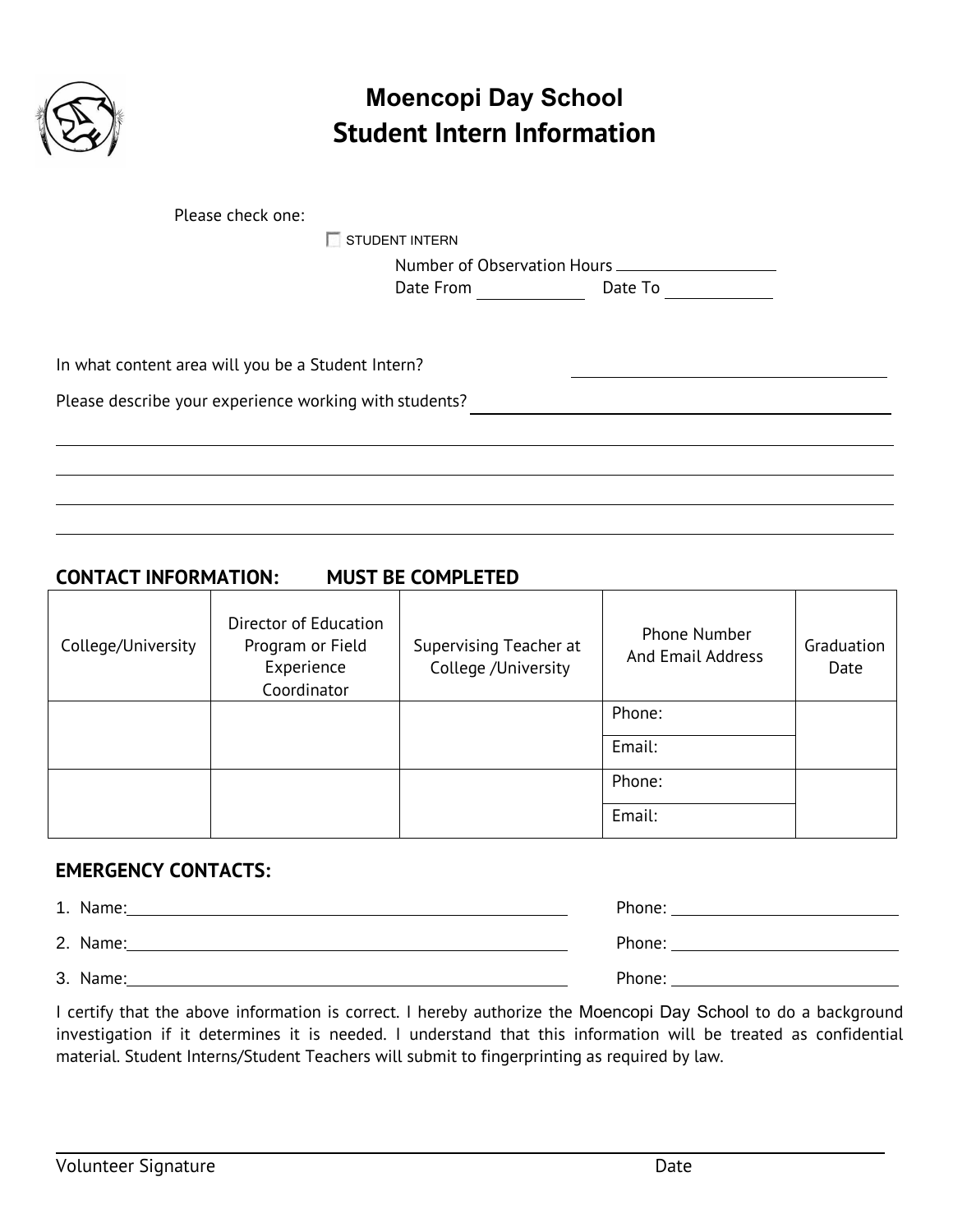

### Moencopi Day School **Student Intern BACKGROUND CERTIFICATION**

#### I, , being duly sworn, do hereby certify that I have never been convicted of or admitted in open court or pursuant to a plea agreement committing, and am not now awaiting trial for committing, any of the following criminal offenses in the state of Arizona or similar offenses in any other jurisdiction:

Name **Position** 

- Sexual Abuse of a Minor
- Incest
- First or second-degree murder
- Kidnapping
- Arson
- Sexual Assault
- Sexual exploitation of a minor
- Felony offenses involving sale, distribution or transportation of, offer to sell, transport, or distribute or conspiracy to sell, transport, or distribute marijuana or dangerous or narcotic drugs
- Felony offenses involving the possession or use of marijuana, dangerous drugs, or narcotic drugs
- Misdemeanor offenses involving the possession or use of marijuana or dangerous drugs
- Commercial sexual exploitation of a minor
- Burglary in the first degree
- Burglary in the second or third degree
- Aggravated or armed robbery
- Robbery
- A dangerous crime against children as defined in A.R.S. 13-705
- Child Abuse
- Sexual conduct with a minor
- Molestation of a child
- Manslaughter
- Aggravated assault
- Assault
- Exploitation of minors involving drug offenses

| <b>Employee Signature</b>                                      | Date                       |        |
|----------------------------------------------------------------|----------------------------|--------|
|                                                                |                            |        |
| Subscribed, sworn to, and acknowledged before me by___________ |                            | , this |
|                                                                | Notary Public (Print Name) | Date   |
|                                                                |                            |        |
| My Commission Expires (STAMP OR SEAL):                         |                            |        |
|                                                                |                            |        |
|                                                                | Notary Public Signature    |        |
|                                                                |                            |        |
|                                                                |                            |        |
|                                                                |                            |        |